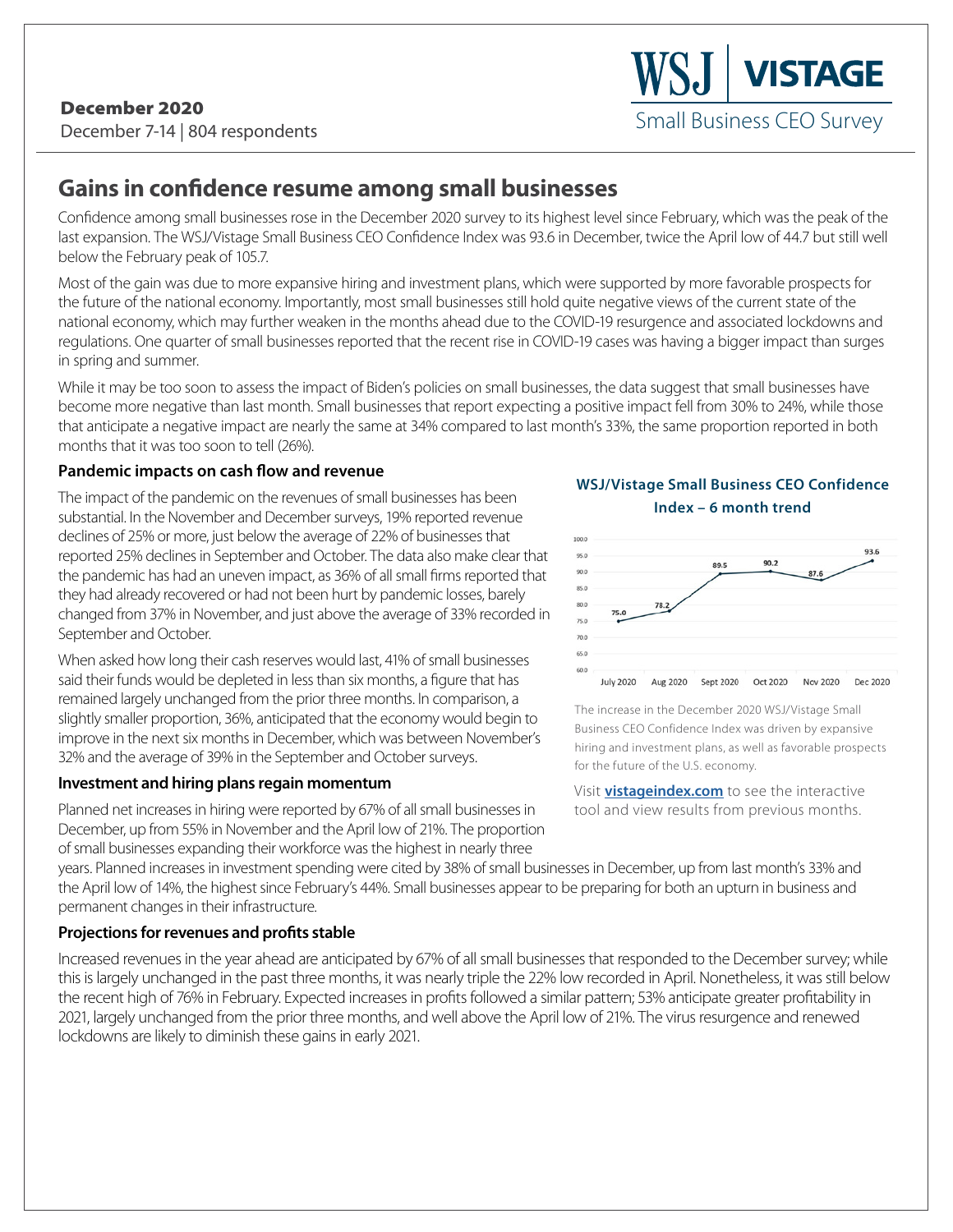### **Economic outlook includes growth and uncertainty**

Small businesses sense that the economy is poised to mount a robust response to the expected success of the coronavirus vaccine. However, there is substantial uncertainty about how soon and how fast, which may impact the pace of renewed growth. Few small businesses see any progress as yet; less than one-in-ten (8%) believe the economy has already improved, but the majority (56%) anticipate renewed growth in 2021, the highest figure since the start of 2017. The uncertainty about the timing and strength of the rebound is due to the accelerated spread of COVID-19 and the nation's ability to alleviate the widespread economic hardships.

#### – Analysis provided by Dr. Richard Curtin, University of Michigan

Source: December 2020 WSJ/Vistage Small Business CEO Confidence Index survey, n= 804

| Question |                                                                                                                                                  | <b>Answer</b>           |     | <b>Respondents</b> |  |
|----------|--------------------------------------------------------------------------------------------------------------------------------------------------|-------------------------|-----|--------------------|--|
|          | Compared with a year ago, have overall<br>economic conditions in the United States<br>improved, remained about the same, or<br>worsened?         |                         | #   | $\%$               |  |
| 1.       |                                                                                                                                                  | Improved                | 66  | 8%                 |  |
|          |                                                                                                                                                  | Remained about the same | 131 | 16%                |  |
|          |                                                                                                                                                  | Worsened                | 600 | 75%                |  |
|          |                                                                                                                                                  | Don't know/No opinion   | 7   | $1\%$              |  |
|          |                                                                                                                                                  |                         |     |                    |  |
| 2.       | During the next 12 months, do you expect<br>the overall economic conditions in the U.S.<br>will be better, about the same, or worse than<br>now? | <b>Better</b>           | 450 | 56%                |  |
|          |                                                                                                                                                  | About the same          | 201 | 25%                |  |
|          |                                                                                                                                                  | Worse                   | 135 | 17%                |  |
|          |                                                                                                                                                  | Don't know/No opinion   | 18  | 2%                 |  |
|          |                                                                                                                                                  |                         |     |                    |  |
| 3.       | Do you anticipate that your firm's sales<br>revenues will increase, remain about the<br>same, or decrease during the next 12<br>months?          | Increase                | 536 | 67%                |  |
|          |                                                                                                                                                  | Remain the same         | 177 | 22%                |  |
|          |                                                                                                                                                  | Decrease                | 78  | 10%                |  |
|          |                                                                                                                                                  | Don't know/No opinion   | 13  | 2%                 |  |
|          |                                                                                                                                                  |                         |     |                    |  |
| 4.       | Do you expect your firm's profitability to<br>improve, remain about the same, or worsen<br>during the next 12 months?                            | Improve                 | 427 | 53%                |  |
|          |                                                                                                                                                  | Remain the same         | 246 | 31%                |  |
|          |                                                                                                                                                  | Worsen                  | 115 | 14%                |  |
|          |                                                                                                                                                  | Don't know/No opinion   | 16  | 2%                 |  |
|          |                                                                                                                                                  |                         |     |                    |  |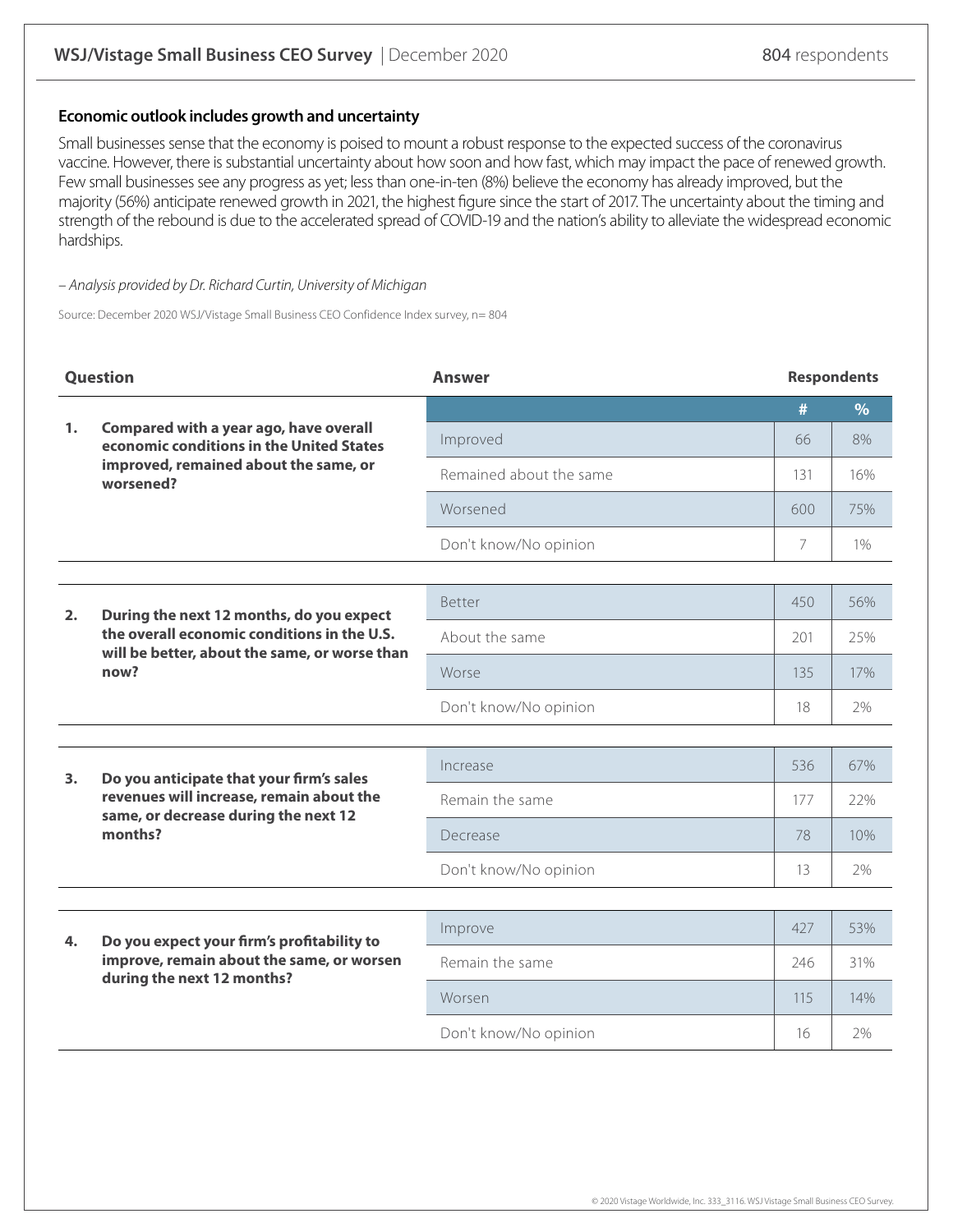# WSJ/Vistage Small Business CEO Survey | December 2020 804 respondents

| <b>Question</b> |                                                                                                                                                | <b>Answer</b>           | <b>Respondents</b> |      |
|-----------------|------------------------------------------------------------------------------------------------------------------------------------------------|-------------------------|--------------------|------|
|                 | Do you expect prices for your product or<br>service to increase, remain about the same,<br>or decrease during the next 12 months?              |                         | #                  | $\%$ |
| 5.              |                                                                                                                                                | Increase                | 318                | 40%  |
|                 |                                                                                                                                                | About the same          | 432                | 54%  |
|                 |                                                                                                                                                | Decrease                | 44                 | 5%   |
|                 |                                                                                                                                                | Don't know/No opinion   | 10                 | 1%   |
|                 |                                                                                                                                                |                         |                    |      |
| 6.              | Are your firm's total fixed investment<br>expenditures likely to increase, remain<br>about the same, or decrease during the next<br>12 months? | Increase                | 304                | 38%  |
|                 |                                                                                                                                                | Remain the same         | 384                | 48%  |
|                 |                                                                                                                                                | Decrease                | 99                 | 12%  |
|                 |                                                                                                                                                | Don't know/No opinion   | 17                 | 2%   |
|                 |                                                                                                                                                |                         |                    |      |
| 7.              | Do you expect your firm's total number                                                                                                         | Increase                | 537                | 67%  |
|                 | of employees will increase, remain about<br>the same, or decrease during the next 12                                                           | Remain the same         | 223                | 28%  |
|                 | months?                                                                                                                                        | Decrease                | 40                 | 5%   |
|                 |                                                                                                                                                | Don't know/No opinion   | 4                  | 0%   |
|                 |                                                                                                                                                |                         |                    |      |
| 8.              | To what degree have your revenues been<br>impacted by the coronavirus pandemic?                                                                | Increased               | 178                | 22%  |
|                 |                                                                                                                                                | No change in revenues   | 111                | 14%  |
|                 |                                                                                                                                                | Decreased less than 10% | 157                | 20%  |
|                 |                                                                                                                                                | Decreased 10-24%        | 200                | 25%  |
|                 |                                                                                                                                                | Decreased 25-49%        | 113                | 14%  |
|                 |                                                                                                                                                | Decreased 50-74%        | 34                 | 4%   |
|                 |                                                                                                                                                | Decreased 75+%          | 10                 | 1%   |
|                 | How long will your cash reserves support<br>your business during the current economic<br>conditions?                                           | Less than 1 month       | 15                 | 2%   |
| 9.              |                                                                                                                                                | $1 - 2$ months          | 93                 | 12%  |
|                 |                                                                                                                                                | $3 - 5$ months          | 217                | 27%  |
|                 |                                                                                                                                                | $6 - 12$ months         | 218                | 27%  |
|                 |                                                                                                                                                | More than one year      | 248                | 31%  |
|                 |                                                                                                                                                | Other                   | 11                 | 1%   |
|                 |                                                                                                                                                |                         |                    |      |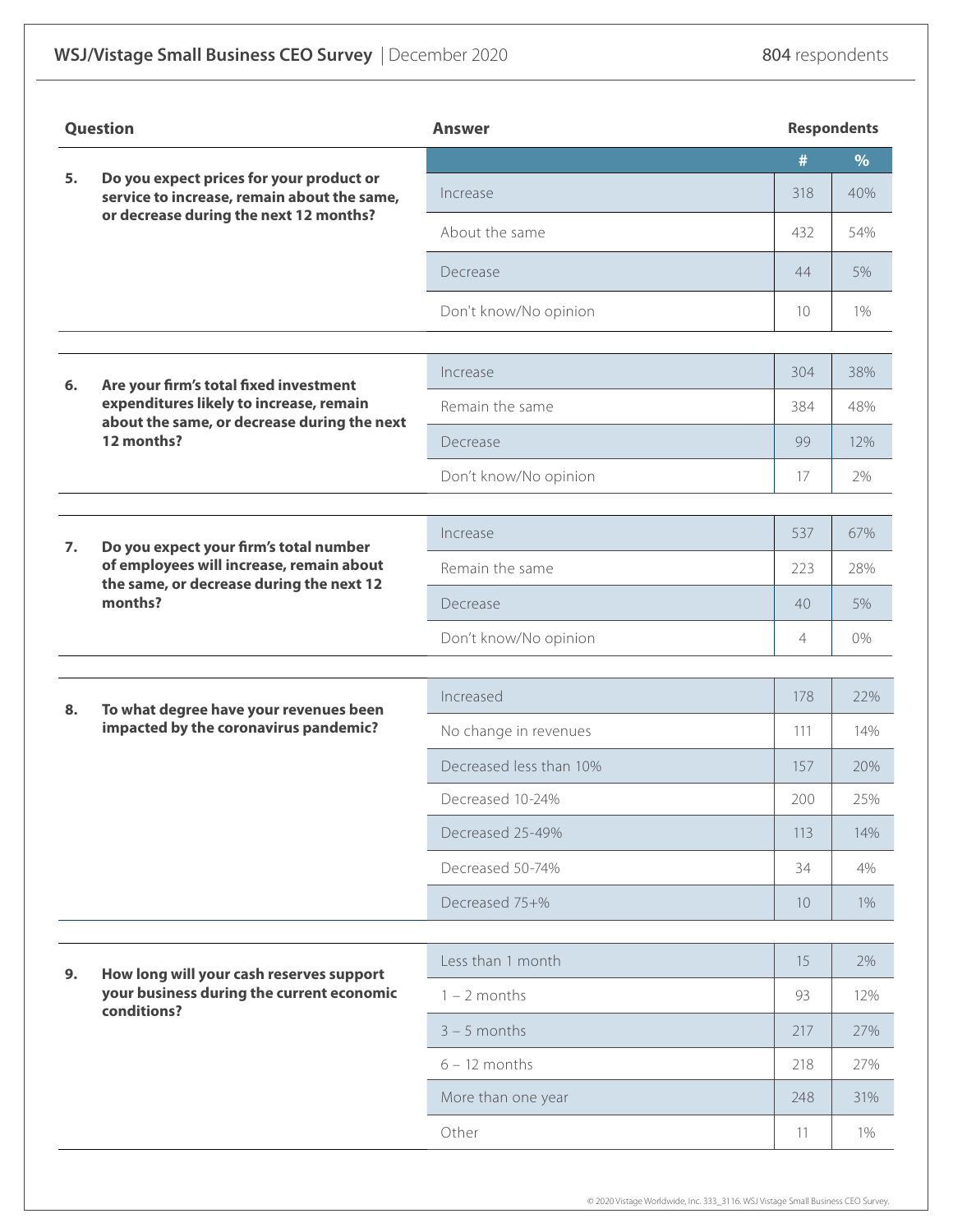| <b>Question</b> |                                                                                                                                                                                 | <b>Answer</b>                                 |     | <b>Respondents</b> |  |
|-----------------|---------------------------------------------------------------------------------------------------------------------------------------------------------------------------------|-----------------------------------------------|-----|--------------------|--|
|                 |                                                                                                                                                                                 |                                               | #   | $\%$               |  |
|                 | 10. When do you expect economic conditions in<br>the U.S. will begin to improve?                                                                                                | Less than 1 month                             | 19  | 2%                 |  |
|                 |                                                                                                                                                                                 | $1 - 2$ months                                | 44  | 5%                 |  |
|                 |                                                                                                                                                                                 | $3 - 5$ months                                | 234 | 29%                |  |
|                 |                                                                                                                                                                                 | $6 - 12$ months                               | 336 | 42%                |  |
|                 |                                                                                                                                                                                 | More than one year                            | 135 | 17%                |  |
|                 |                                                                                                                                                                                 | Other                                         | 36  | 4%                 |  |
|                 | What impact do you believe the outcome of<br>the election will have on your business?                                                                                           | Positive impact                               | 192 | 24%                |  |
| 11.             |                                                                                                                                                                                 | No impact                                     | 131 | 16%                |  |
|                 |                                                                                                                                                                                 | Negative Impact                               | 270 | 34%                |  |
|                 |                                                                                                                                                                                 | Too soon to tell                              | 208 | 26%                |  |
|                 |                                                                                                                                                                                 |                                               |     |                    |  |
|                 | 12. As COVID-19 cases continue to rise, are you<br>taking steps to address workplace safety by<br>communicating expectations for employee<br>behavior outside of the workplace? | Yes                                           | 468 | 58%                |  |
|                 |                                                                                                                                                                                 | No                                            | 333 | 42%                |  |
|                 | 13. Is the recent surge of the coronavirus and<br>related restrictions having a worse impact<br>on your business compared to spring or<br>summer?                               | Yes                                           | 204 | 25%                |  |
|                 |                                                                                                                                                                                 | <b>No</b>                                     | 558 | 70%                |  |
|                 |                                                                                                                                                                                 | Other                                         | 40  | 5%                 |  |
|                 | Has the Trump administration changed<br>prospects for your business?                                                                                                            |                                               |     |                    |  |
| 14.             |                                                                                                                                                                                 | It has improved prospects for my firm         | 412 | 51%                |  |
|                 |                                                                                                                                                                                 | It has worsened prospects for my firm         | 171 | 21%                |  |
|                 |                                                                                                                                                                                 | It has had no impact on prospects for my firm | 220 | 28%                |  |